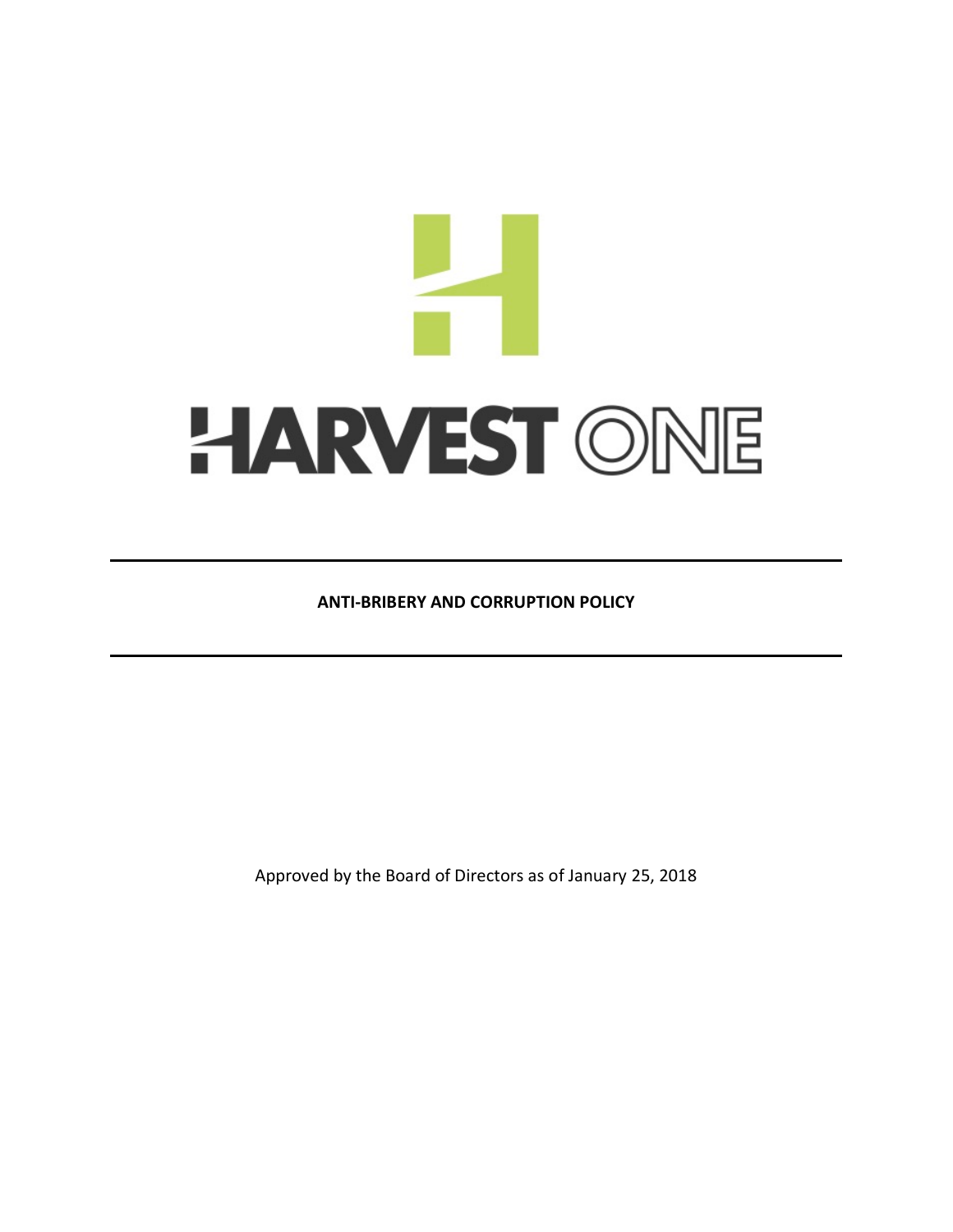# **HARVEST ONE CANNABIS INC. (THE "COMPANY")**

#### **1 INTRODUCTION**

- 1.1 This Anti-Bribery & Corruption Policy (the "**Policy**") will supersede any other existing policies relating to bribery and corruption.
- 1.2 The Compliance Officer is the Chief Financial Officer.

# **2 POLICY STATEMENT**

- 2.1 It is the Company's policy to conduct all of its business in an honest and ethical manner. The Company takes a zero-tolerance approach to bribery and corruption and is committed to acting professionally, fairly and with integrity in all its business dealings and relationships. It is the goal of the Company to avoid acts which might reflect adversely upon its integrity and reputation.
- 2.2 Individuals involved in corrupt activity may be fined or sentenced to imprisonment. Further, if the Company or any of its employees or associated persons (e.g. contractors, agents or subsidiaries) is found to have taken part in corruption, the Company could face an unlimited fine, and it could face serious damage to its reputation both in the public markets. The Company therefore takes its legal responsibilities very seriously.
- 2.3 The Company is committed to upholding all laws relevant to countering bribery and corruption in each of the jurisdictions in which it operates. As the anti-corruption laws of Canada have extraterritorial application, the Company, its employees and associated persons will be bound by the most stringent requirements of these laws in respect of its conduct in all jurisdictions they operate, even if such conduct would otherwise be permitted by the local law of a particular jurisdiction.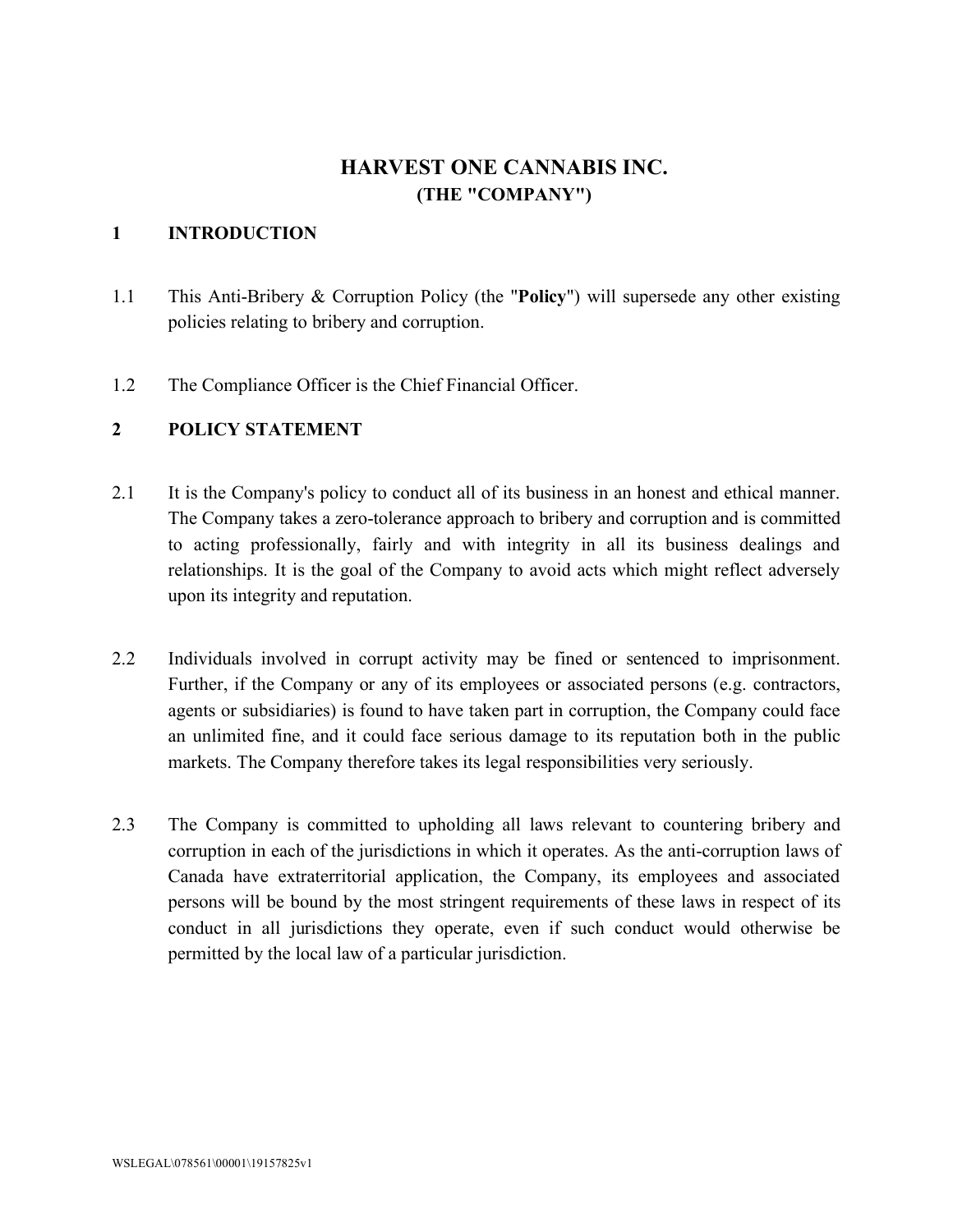- 2.4 The purpose of this Policy is to:
	- set out the responsibilities of the Company, and all individuals who work for the Company, in observing and upholding the Company's position on bribery and corruption; and
	- provide information and guidance to those individuals working for the Company on how to recognise and deal with bribery and corruption issues.
- 2.5 In this Policy, "**third party**" means any individual or organisation with whom you may come into contact during the course of your work for the Company, and includes actual and potential customers, suppliers, distributors, business contacts, agents, advisers, and government and public bodies, including their advisors, representatives and officials, politicians and political parties.

# **3 APPLICATION OF THE POLICY**

- 3.1 The Policy applies to all directors, officers, employees, family members, consultants and contractors of the Company. Compliance with this Policy constitutes terms of service for each director, conditions of employment for each officer and employee, and conditions of providing services to the Company for each consultant and contractor. Each such person agrees to be bound by the provisions of this Policy upon notification of the most recent copy being given to them or upon notification that an updated version has been placed on the Company's website for review.
- 3.2 This Policy extends across all of the Company's business dealings and in all countries and territories in which the Company operates. All persons covered by this Policy, in discharging their duties on behalf of the Company, are required to comply with the laws, rules and regulations applicable in the location in which the Company is performing business activities, and in particular with respect to anti-bribery and corruption laws, rules and regulations. Where uncertainty or ambiguity exists, please contact the Compliance Officer who may seek further legal advice.

# **4 FORMS OF BRIBERY AND CORRUPTION**

4.1 For purposes of this Policy, each of the examples in 4.2 to 4.5 below is referred to as a "**bribery offence**".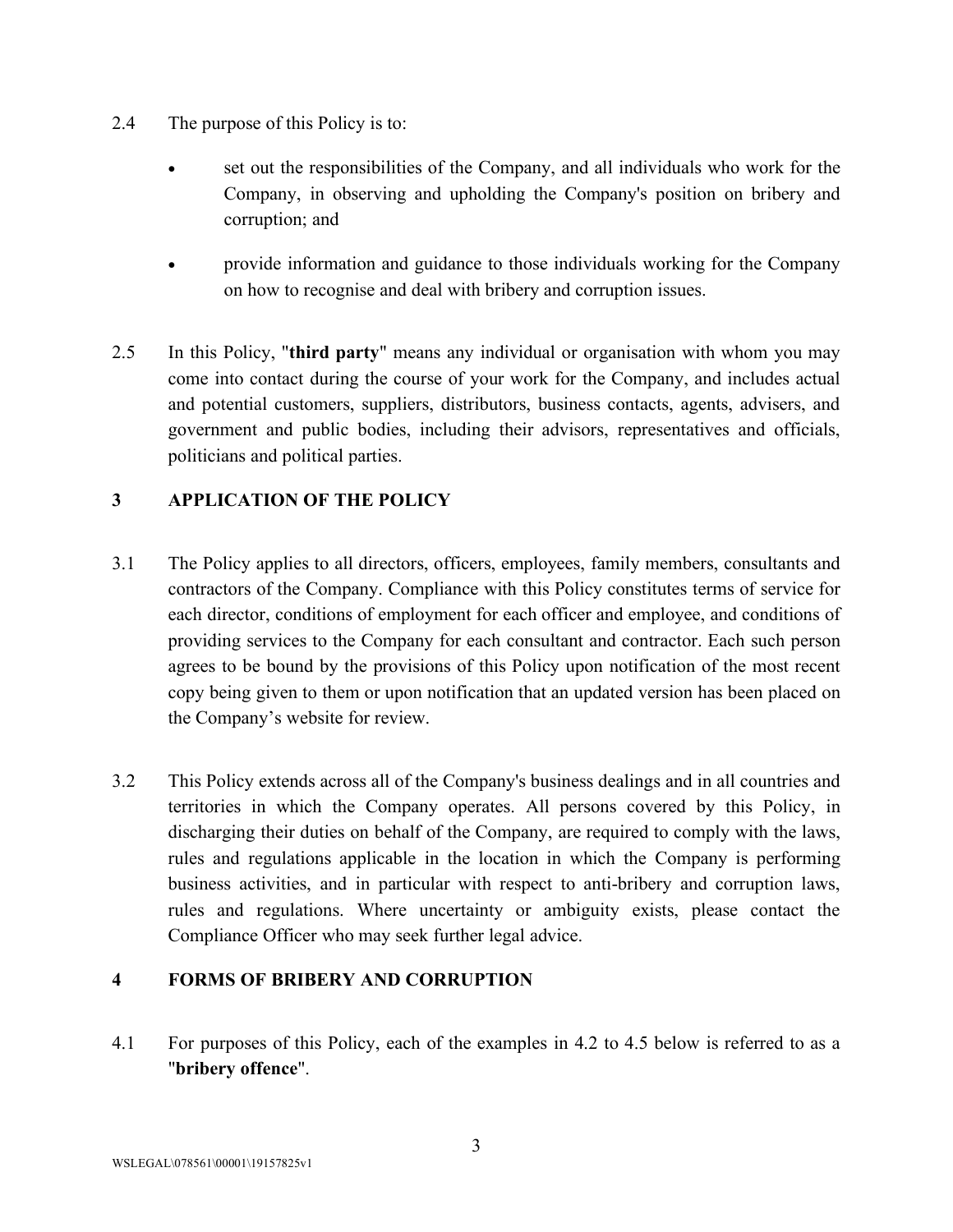#### 4.2 **Bribes**

- (a) A *bribe* is an inducement or reward offered, promised or provided in order to gain any commercial, contractual, regulatory or business or personal advantage.
- (b) An *inducement* is something which helps to bring about an action or desired result.
- (c) A business *advantage* means that the Company is placed in a better position (financially, economically, or reputationally, or in any other way which is beneficial) either than its competitors or than it would otherwise have been had the bribery or corruption not taken place.
- 4.3 *Kickbacks* are payment of any portion of a contract made to employees of another contracting party or the utilisation of other techniques, such as subcontracts, purchase orders or consulting agreements, to channel payment to public officials, political parties, party officials or political candidates, to employees of another contracting party, or their relatives or business associates.
- 4.4 *Extortion* means to directly or indirectly demand or accept a bribe, facilitation payment or kickback.

# **5 ANTI-BRIBERY AND CORRUPTION STANDARDS**

- 5.1 It is prohibited for the Company or its directors, officers, employees, consultants or contractors to:
	- (a) give, promise to give, or offer, a payment, gift or hospitality to a third party or otherwise engage in or permit a bribery offence to occur, with the expectation or hope that an advantage in business will be received, or to reward a business advantage already given.
	- (b) give, promise to give, or offer, a payment, gift or hospitality to a third party to "facilitate" or expedite a routine procedure.
	- (c) accept a payment, gift or hospitality from a third party if you know or suspect that it is offered or provided with an expectation that a business advantage will be provided by the Company in return.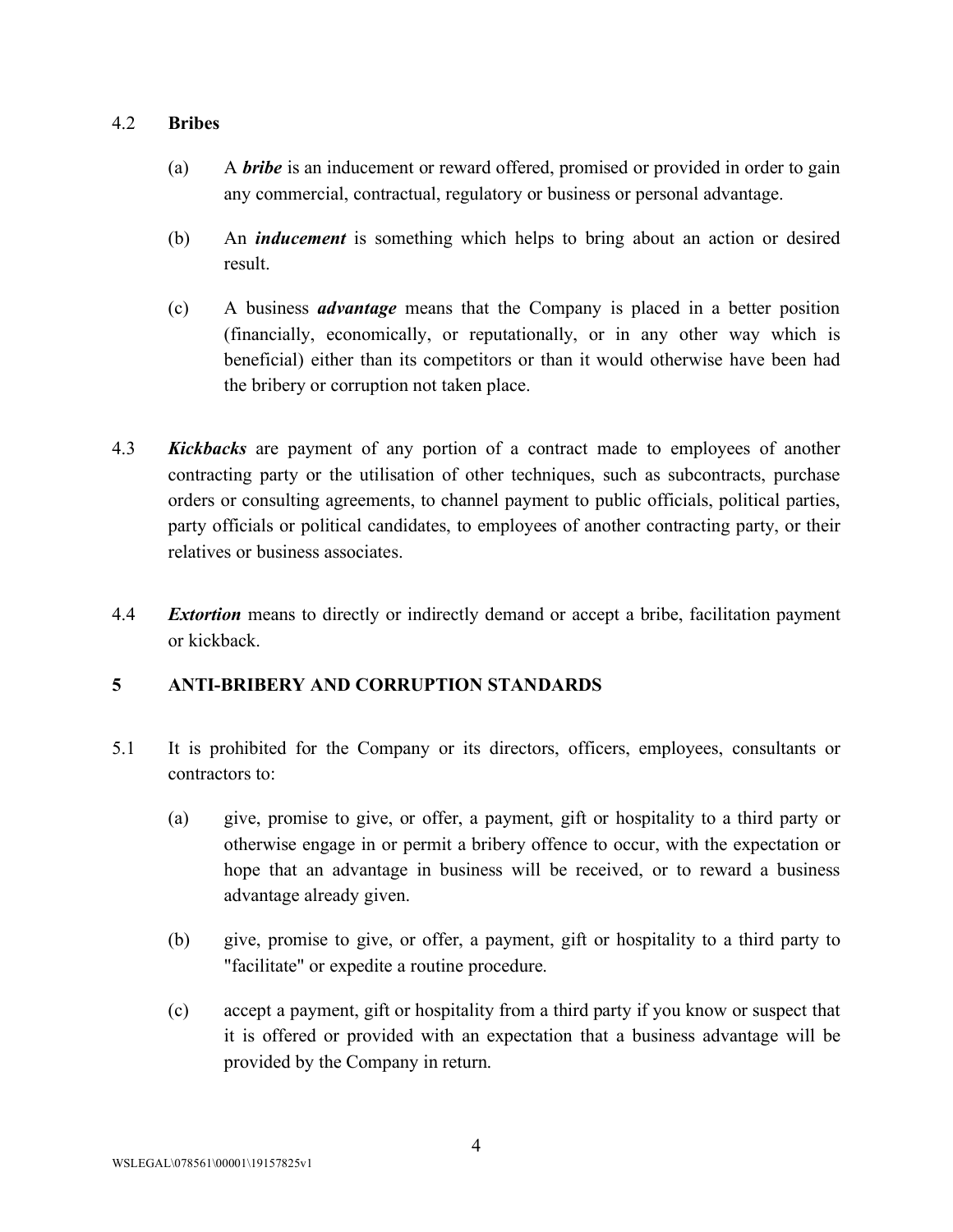- (d) threaten or retaliate against another employee or worker who has refused to commit a bribery offence or who has raised concerns under this Policy or the Company's Disclosure Policy.
- (e) engage in any activity that might lead to a breach of this Policy.
- 5.2 Non-compliance with the Policy may result criminal or civil penalties which will vary according to the offence. An employee acting in contravention of the Policy will also face disciplinary action up to and including summary dismissal.

# **6 GIFTS AND HOSPITALITY**

6.1 This Policy does not prohibit normal and appropriate hospitality to or from third parties.

# **7 RED FLAGS**

- 7.1 The following is a list of "red flags" that may indicate the possible existence of corrupt practices and should be kept in mind by all those subject to this Policy:
	- (a) Use of an agent with a poor reputation or with links to a foreign government.
	- (b) Unusually large commission payments or commission payments where the agent does not appear to have provided significant services.
	- (c) Cash payments, or payments made without a paper trail or without compliance with normal internal controls.
	- (d) Unusual bonuses to foreign personnel for which there is little supporting documentation.
	- (e) Payments to be made through third party countries or to offshore accounts.
	- (f) Private meetings requested by public contractors or companies hoping to tender for contracts.
	- (g) Not following Company policies or procedures abusing the decision-making process.
	- (h) Unexplained preferences for certain sub-contractors.
	- (i) Invoices rendered or paid in excess of contractual amounts.
- 7.2 This list is not exhaustive and you should be alert to other indicators that may raise a suspicion of corrupt activity.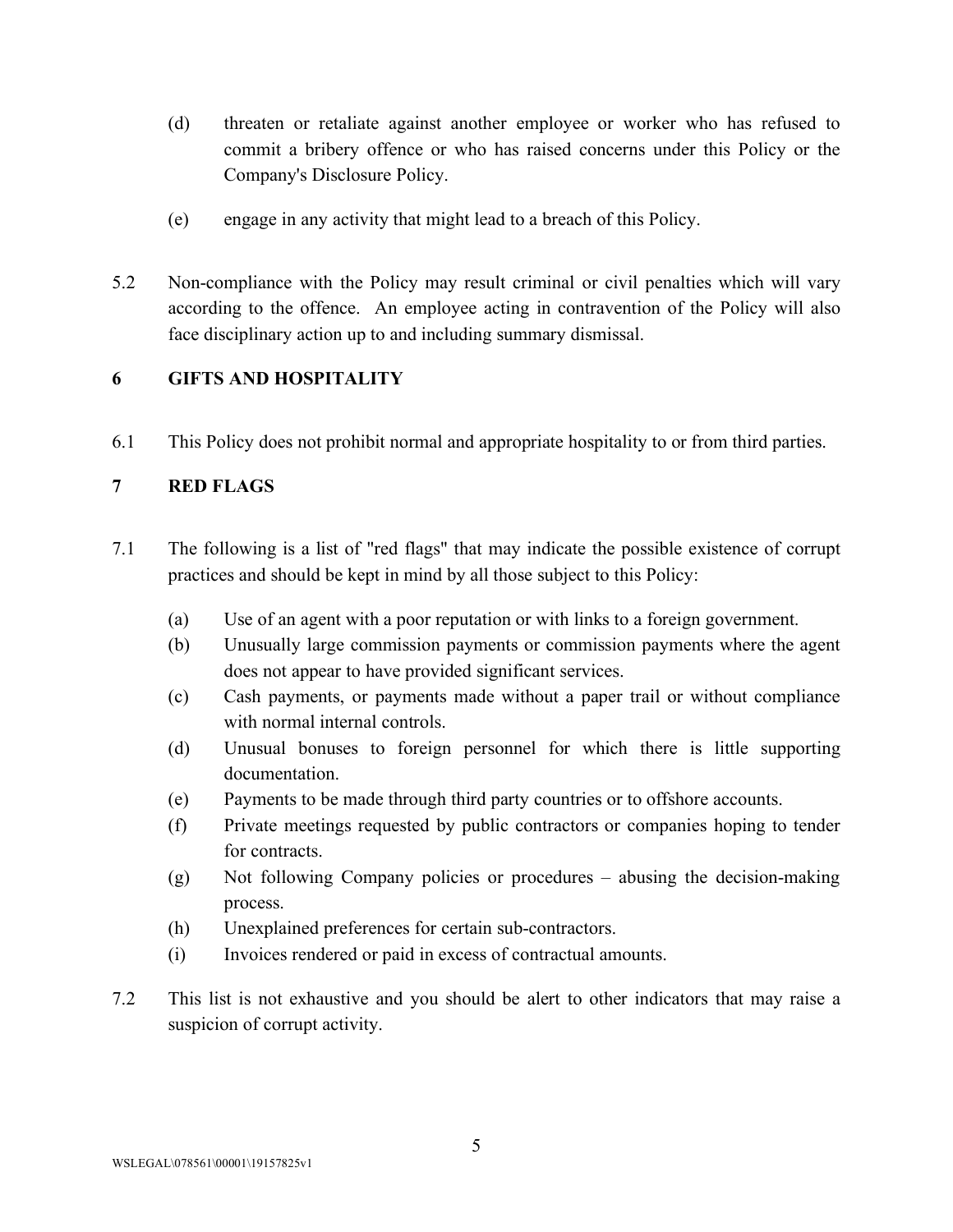#### **8 RESPONSIBILITIES UNDER THE POLICY**

- 8.1 All directors, officers, employees, consultants and contractors of the Company must read, understand and comply with this Policy.
- 8.2 All directors, officers, employees, consultants and contractors of the Company must participate in all training provided by the Company.
- 8.3 The prevention, detection and reporting of bribery offences and other forms of corruption are the responsibility of all those working for the Company or under its control. All such persons are required to avoid any activity that might lead to, or suggest, a breach of this Policy.
- 8.4 If you are asked to make a payment on the Company's behalf, you should always be mindful of what the payment is for and whether the amount requested is proportionate to the goods or services provided. You should always ask for a receipt which details the reason for the payment. If you have any suspicions, concerns or queries regarding a payment, you should raise these with the Compliance Officer, wherever possible, prior to taking any action.
- 8.5 All directors, officers, employees, consultants and contractors of the Company must notify the Compliance Officer or make a disclosure under the Company's Whistleblower Policy (see section 11 below) as soon as possible if they believe or suspect that an action in conflict with this Policy has occurred, or may occur in the future, or has been solicited by any person.
- 8.6 Any person who breaches this Policy will face disciplinary action, which could result in dismissal for gross misconduct. The Company reserves its right to terminate its contractual relationship with other persons if they breach this Policy.

# **9 ASSOCIATED ENTITIES**

9.1 It is a violation of the Policy to make any corrupt payments through any subsidiaries, agents, intermediaries, business partners, contractors or suppliers (individuals or organizations) of the Company ("**Associated Entities**") or to make any payment to a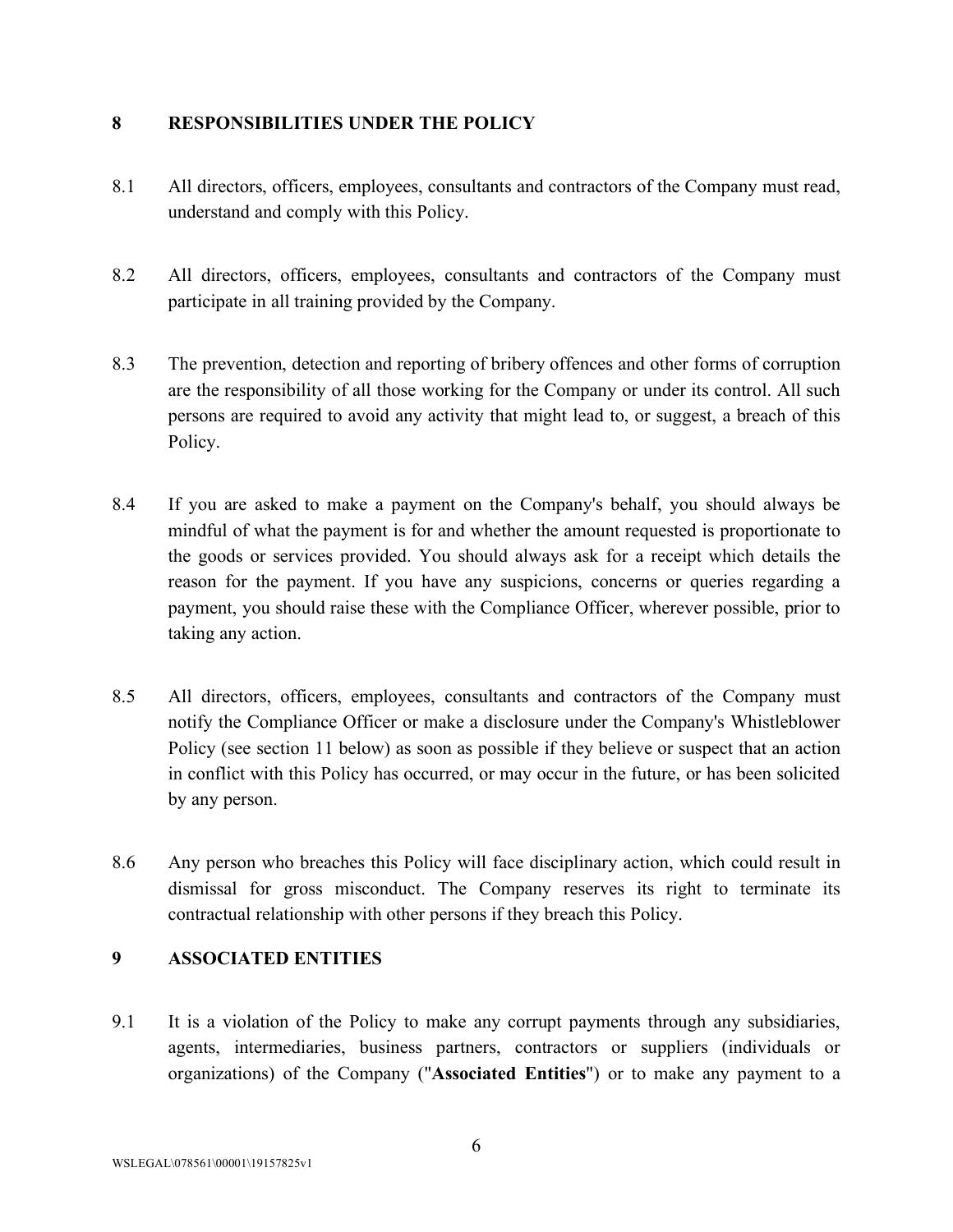third party where there is any reason to believe that all or a portion of the payment will go towards a bribe.

- 9.2 The relationship with agents and other intermediaries must be fully documented using the Company's standard terms and conditions for appointment, which shall include compliance with the Policy and prohibit Associated Entities from making or receiving any bribes on the Company's behalf.
- 9.3 Compensation paid to Associated Entities must be appropriate and justifiable and for the purpose of legitimate services rendered.
- 9.4 Associated Entities are required to keep proper books and records available for inspection by the Company, its auditors and/or investigating authorities.

# **10 RECORD-KEEPING**

- 10.1 The Company will be required to develop, implement, monitor and maintain a system of internal controls to facilitate compliance with this Policy, as well as to foster a culture of integrity and maintain high ethical standards throughout the Company.
- 10.2 The Company must keep financial records and have appropriate internal controls in place which will evidence the business reason for making payments to third parties, for a period of 6 years.
- 10.3 All transactions must be executed in accordance with management's general or specific authorization. Transactions must be recorded as necessary to permit preparation of financial statements in conformity with International Financial Reporting Standards, for a period of 6 years.
- 10.4 All business partners of the Company should have in place internal controls and procedures that fit these criteria and enhance compliance with this Policy.
- 10.5 The Company will maintain available for inspection accurate books and records that fairly document all financial transactions, risk assessments and due diligence.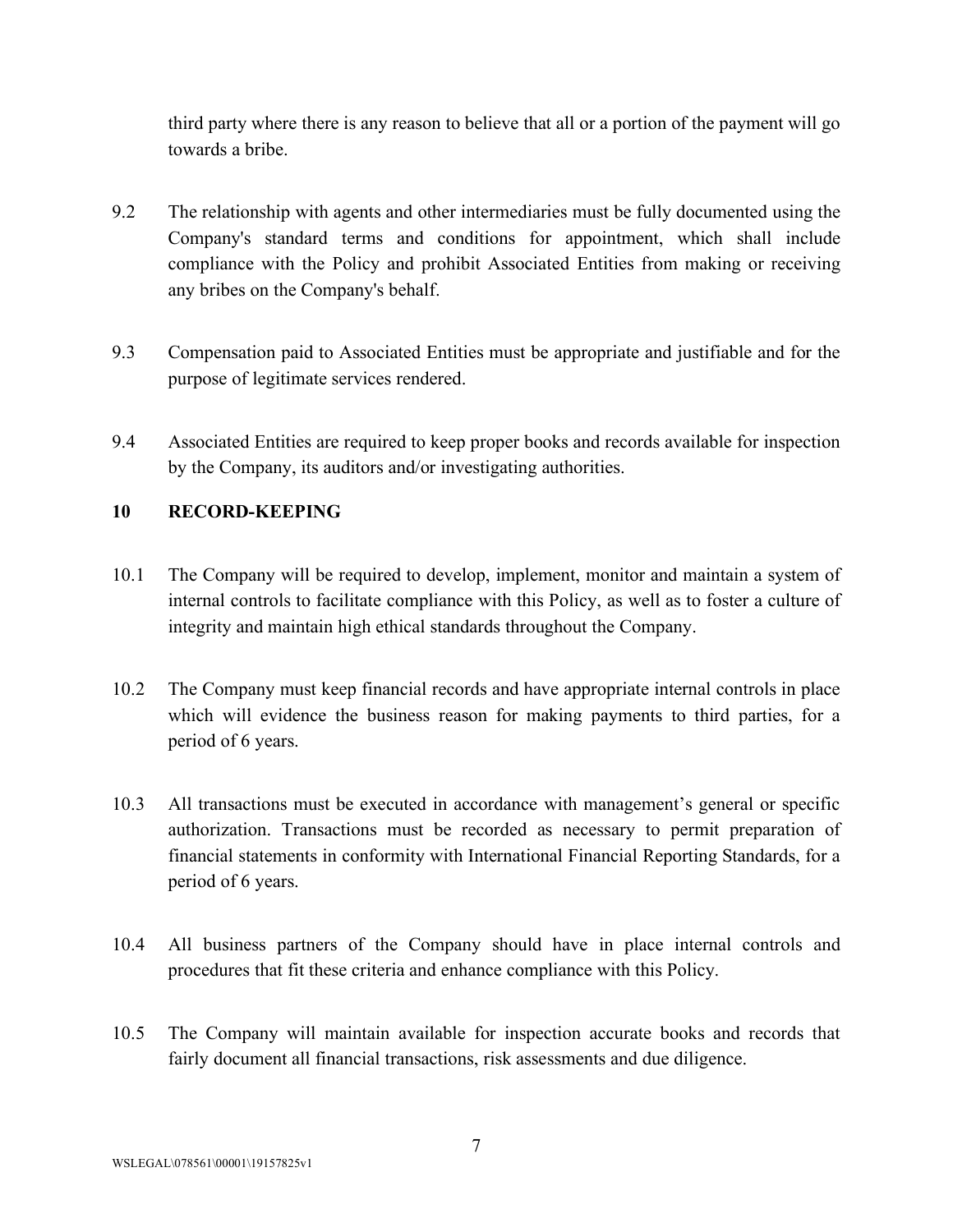- 10.6 All directors, officers, employees, consultants and contractors of the Company must seek approval for any gifts given or received.
- 10.7 All expenses incurred to third parties relating to hospitality, gifts or expenses must be submitted in accordance with the relevant Company policies and the reason for the expenditure must be specifically recorded.
- 10.8 All accounts, invoices, memoranda and other documents and records relating to dealings with third parties should be prepared and maintained with strict accuracy and completeness. No accounts or cash funds may be kept "off-book" to facilitate or conceal improper payments. The use of false documents and invoices is prohibited, as is the making of inadequate, ambiguous or deceptive bookkeeping entries and any other accounting procedure, technique or device that would hide or otherwise disguise illegal payments.
- 10.9 To ensure the effectiveness of internal controls, business and finance personnel of the Company will review transactions and expense/payment requests for warning signs that signal an inadequate commercial basis or present excessive risks.

# **11 REPORTING VIOLATIONS OF THIS POLICY – WHISTLE BLOWER POLICY**

- 11.1 All directors, officers, employees, consultants and contractors must adhere to the Company's commitment to conduct its business and affairs in a lawful and ethical manner. All directors, officers, employees, consultants and contractors are encouraged to raise any queries with the Compliance Officer.
- 11.2 In addition, any director, officer, employee, consultant and contractor of the Company who becomes aware of any instance where the Company receives a solicitation to engage in any act prohibited by this Policy, or who becomes aware of any information suggesting that a violation of this Policy has occurred or is about to occur is required to report it to the Compliance Officer.
- 11.3 Persons who refuse to engage in or permit a bribery offence, or who raise legal or ethical concerns or report another's wrongdoing, are sometimes worried about possible repercussions. The Company aims to encourage openness and will support anyone who raises genuine concerns in good faith under this Policy, even if they turn out to be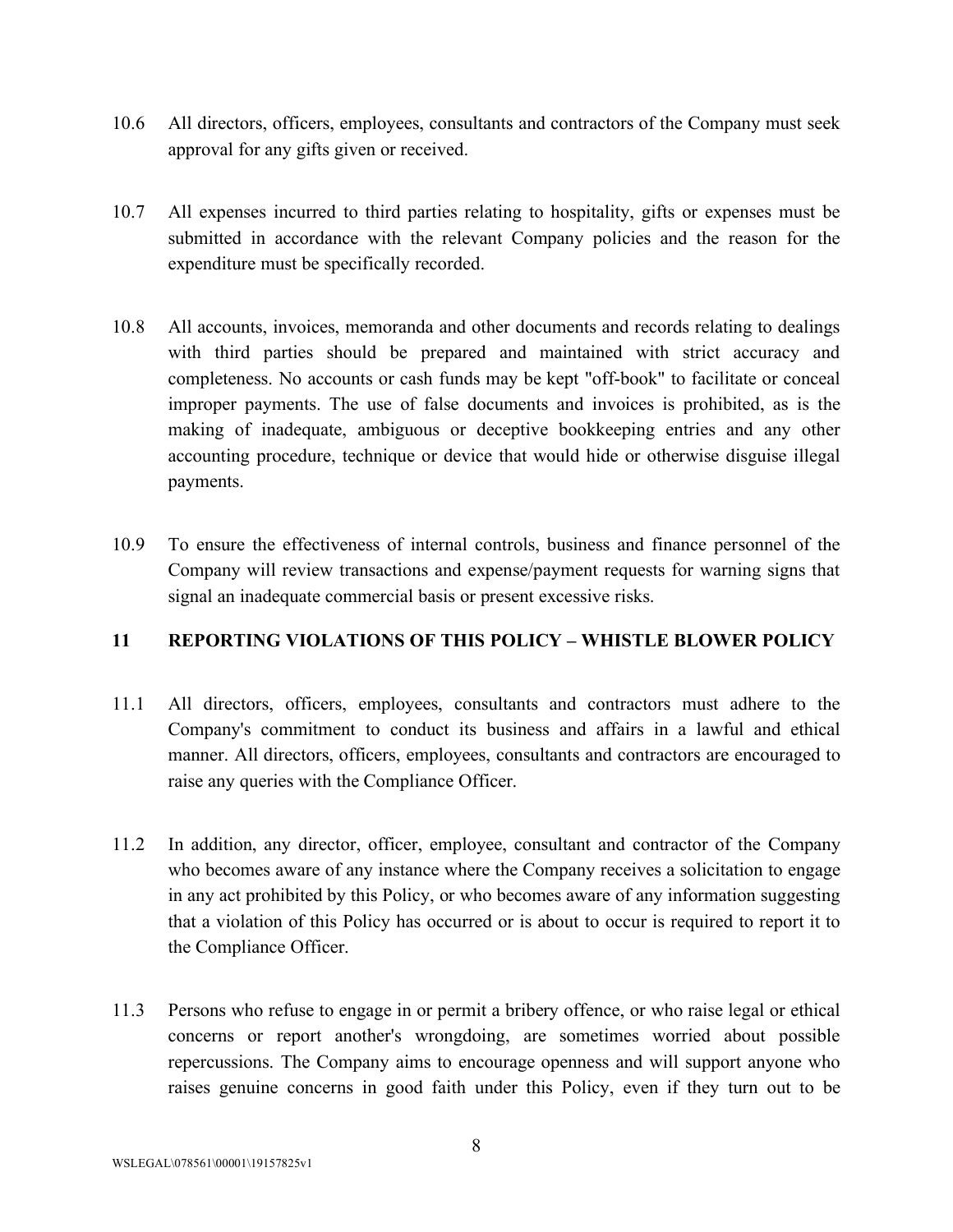mistaken. No directors, officers, employees, consultants and contractors of the Company will suffer demotion, penalty, or other adverse consequences for refusing to engage in or permit a bribery offence or for raising concerns or for reporting possible wrongdoing, even if it may result in the Company losing business or otherwise suffering a disadvantage.

11.4 The Company prohibits retaliatory action against any person who raises a concern in good faith.

# **12 INVESTIGATION AND DOCUMENTATION OF REPORTS**

- 12.1 Any report of solicitations to engage in a prohibited act or possible violation of the Policy will be investigated initially by the Compliance Officer. Where the matter is deemed potentially serious it will be promptly reported to the Chief Executive Officer, the Chairman of the Audit Committee, and where appropriate, to the Chairman of the Board, and the following procedure will be followed:
	- (a) The report will be recorded and an investigative file established. In the case of an oral report, the party receiving the report is also to prepare a written summary.
	- (b) The Chairman of the Audit Committee will promptly commission the conduct of an investigation. At the election of the Chairman of the Audit Committee, the investigation may be conducted by Company personnel, or by outside counsel, accountants or other persons employed by the Chairman of the Audit Committee. The investigation will document all relevant facts, including persons involved, times and dates. The Chief Executive Officer or the Chairman of the Audit Committee shall advise the Board of Directors of the existence of an investigation.
	- (c) The identity of a person filing a report will be treated as confidential to the extent possible, and only revealed on a need-to-know basis or as required by law or court order.
	- (d) On completion of the investigation, a written investigative report will be provided by the persons employed to conduct the investigation to the Chief Executive Officer and the Chairman of the Audit Committee. If the investigation has documented unlawful, violative or other questionable conduct, the Chief Executive Officer or the Chairman of the Audit Committee will advise the Board of Directors of the matter.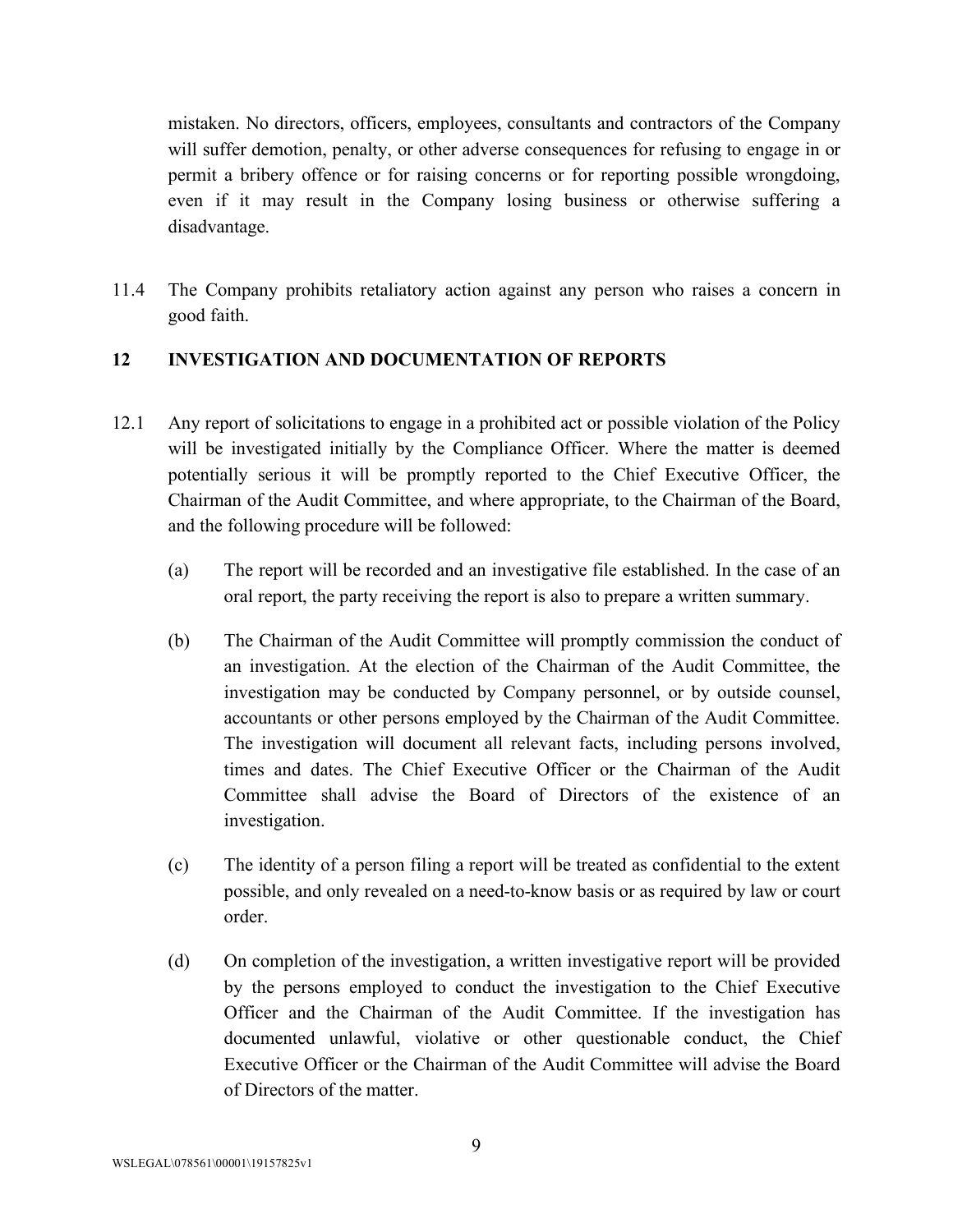- (e) If any unlawful, violative or other questionable conduct is discovered, the Chief Executive Officer shall cause to be taken such remedial action as the Board of Directors deems appropriate under the circumstances to achieve compliance with the Policy and applicable law, and to otherwise remedy any unlawful, violative or other questionable conduct. The persons employed to conduct the investigation shall prepare, or cause to be prepared, a written summary of the remedial action taken.
- (f) In each case, the written investigative report (or summary of any oral report), and a written summary of the remedial action taken in response to the investigative report shall be retained along with the original report by or under the authority of the Chairman of the Audit Committee.

#### **13 RISK ASSESSMENTS**

- 13.1 Standard business risk assessments will be conducted on an annual basis to determine the level of controls necessary for a particular aspect of the Company's operations, including in relation to procurement and tender processes.
- 13.2 Risk assessments should give consideration to:
	- (a) "country risk", which includes an assessment of the overall risks of corruption and bribery associated with a particular jurisdiction;
	- (b) "transactional risks", which includes an assessment of the risks associated with a business transaction undertaken by the Company or its Associated Entities;
	- (c) "business opportunity risks", which includes the risk that pursuing or obtaining business opportunities may result in acts of bribery or corruption; and
	- (d) "business partnership risks", which includes risks deriving from relationships with or partnership with other Associated Entities.
- 13.3 Specific policies and procedures will be adapted and implemented to proportionately address the risks identified above as they arise.
- 13.4 Records and documentation must be kept of each risk assessment as part of the system of internal controls and record keeping discussed in Section 10.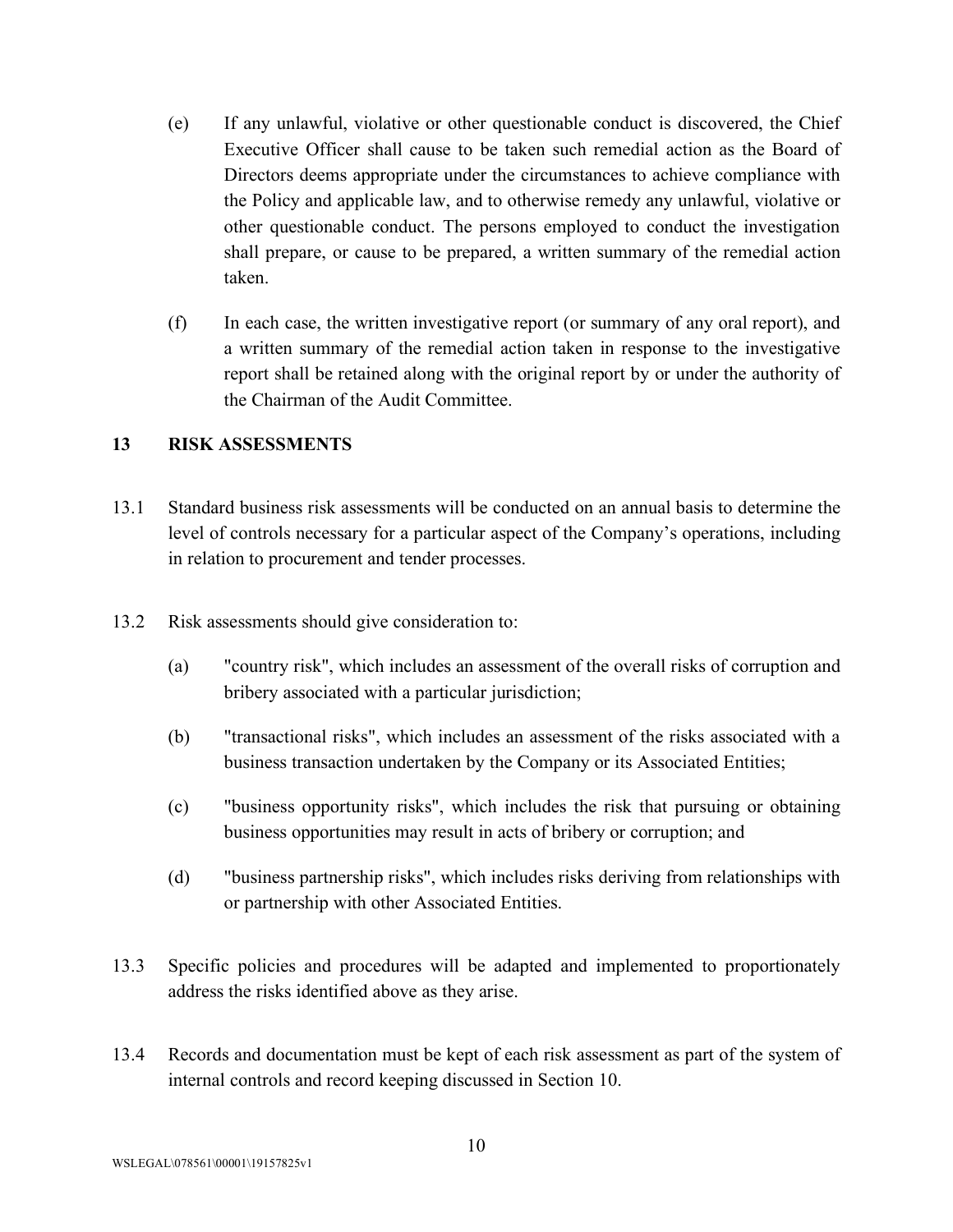#### **14 DUE DILIGENCE**

- 14.1 The Company will conduct appropriate due diligence to inform risk assessments and ensure compliance with the Policy.
- 14.2 While the list is not exhaustive, and warning signs will vary by the nature of the transaction, expense/payment request, geographical market or business line, common warning signs that should be considered as part of any due diligence include:
	- (a) that an Associated Entity has current business, family or some other close personal relationship with a customer or government official, has recently been a customer or government official or is qualified only on the basis of his influence over a customer or government official;
	- (b) a customer or government official recommends or insists on the use of a certain business partner or Associated Entity;
	- (c) an Associated Entity refuses to agree to anti-corruption contractual terms, uses a shell company or other unorthodox corporate structure, insists on unusual or suspicious contracting procedures, refuses to divulge the identity of its owners, or requests that its agreement be backdated or altered in some way to falsify information;
	- (d) an Associated Entity has a poor reputation or has faced allegations of bribes, kickbacks, fraud or other wrongdoing or has poor or non-existent third-party references;
	- (e) an Associated Entity does not have an office, staff or qualifications adequate to perform the required services; or
	- (f) an expense/payment request by an Associated Entity is unusual, is not supported by adequate documentation, is unusually large or disproportionate to products to be acquired, does not match the terms of a governing agreement, involves the use of cash or an off-the-books account, is in a jurisdiction outside the country in which services are provided or to be provided, or is in a form not in accordance with local laws.
- 14.3 Records and documentation must be kept of due diligence as part of the system of internal controls and record keeping discussed in Section 10.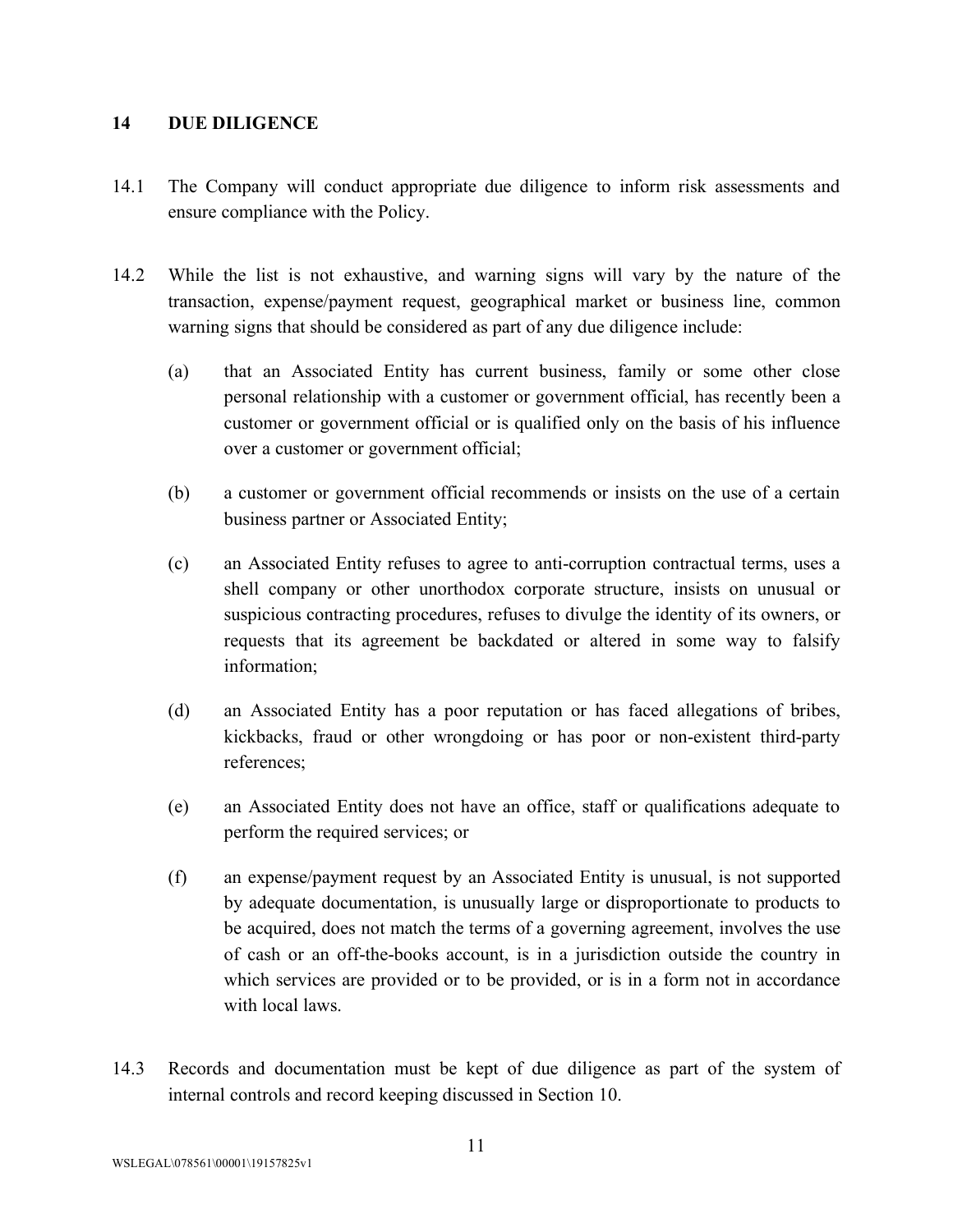#### **15 RESPONSIBILITY OF MANAGERS**

- 15.1 Managers will have full authority to implement the Policy within their spheres of responsibility. The measures taken by managers will be proportionate to the risks associated with their areas of responsibility but may include:
	- (a) devising, implementing and maintaining systems and controls designed to prevent bribery, minimize the risk of bribery and detect instances of bribery;
	- (b) ensuring that employees are aware of the Policy; and
	- (c) ensuring that employees participate in anti-bribery training and that training specific to the needs of particular employees or job functions is provided when appropriate.
- 15.2 A manager to whom an employee's concerns are expressed must act promptly and escalate the matter in accordance with this Policy.
- 15.3 Where it is decided that further investigation is not appropriate the reporting employee must be given a prompt and full explanation of the reasons for reaching this conclusion.

# **16 COMMUNICATION OF THE POLICY**

- 16.1 To ensure that all directors, officers, employees, consultants and contractors of the Company are aware of the Policy, a copy of the Policy will be provided to them and they will be advised that the Policy is available on the Company's website for their review. All directors, officers, employees, consultants and contractors of the Company will be informed whenever significant changes are made. New directors, officers, employees, consultants and contractors of the Company will be provided with a copy of this Policy and will be educated about its importance.
- 16.2 Training on this Policy will form part of the induction process for all new directors, officers, employees and consultants of the Company. All existing directors, officers, employees and consultants will receive relevant training on how to implement and adhere to this Policy.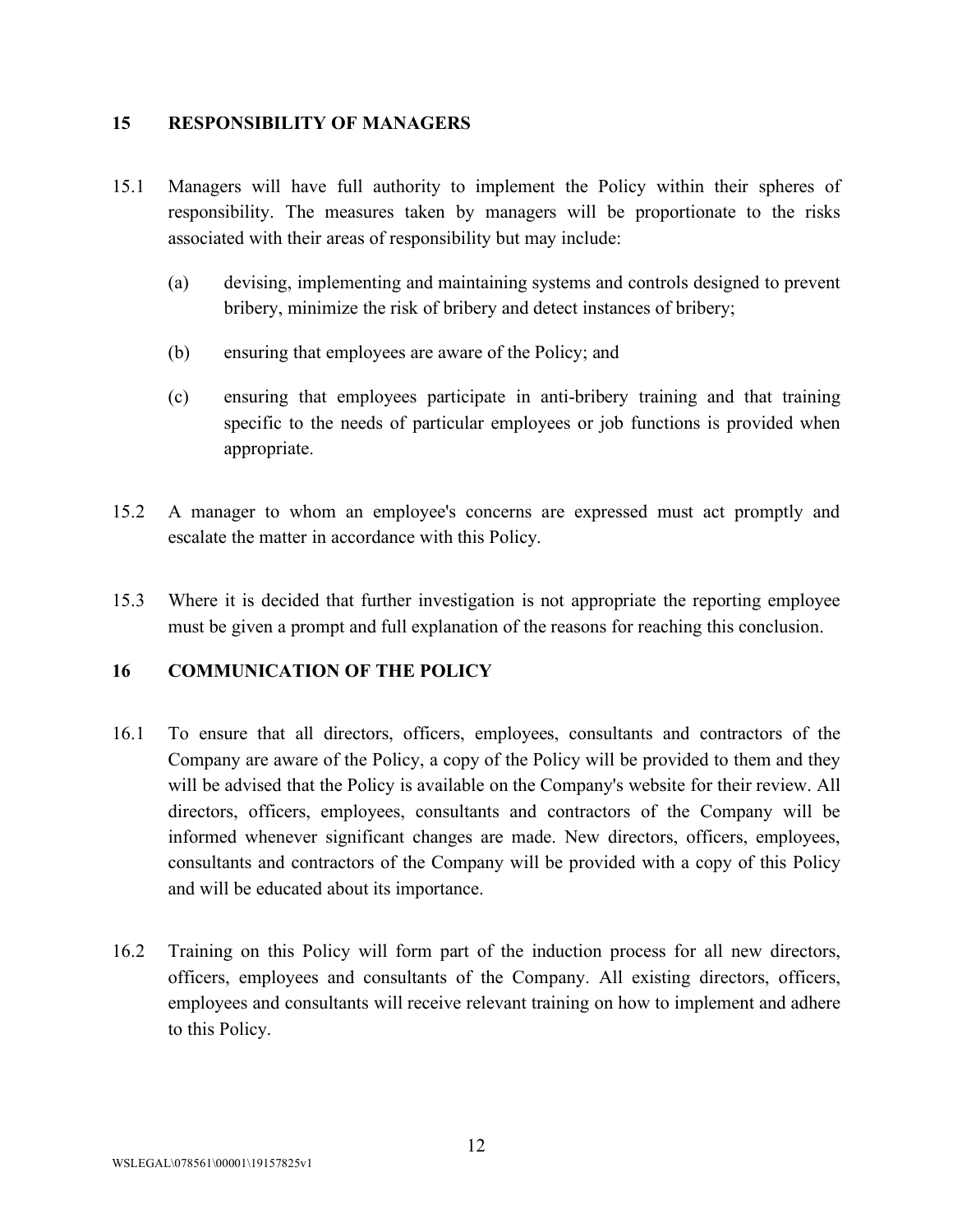16.3 The Company's zero-tolerance approach to bribery and corruption must be communicated to all suppliers, contractors and business partners at the outset of our business relationship with them and as appropriate thereafter. For advice on these communications, please contact the Compliance Officer.

#### **17 RESPONSIBILITY FOR THE POLICY**

- 17.1 The Company's Board of Directors has overall responsibility for ensuring this Policy complies with the Company's legal and ethical obligations, and that all those under the Company's control comply with it.
- 17.2 The Compliance Officer has primary and day-to-day responsibility for implementing this Policy, and for monitoring its use and effectiveness. Management at all levels is responsible for ensuring those reporting to them are made aware of and understand this Policy.

#### **18 MONITORING AND REVIEW**

- 18.1 The Compliance Officer will monitor the effectiveness and review the implementation of this Policy, considering its suitability, adequacy and effectiveness. Any deficiencies identified will be rectified as soon as possible.
- 18.2 Internal control systems and procedures will be subject to audits to provide assurance that they are effective in countering bribery and corruption.
- 18.3 All directors, officers, employees, consultants and contractors of the Company are responsible for the success of this Policy and should ensure they follow the procedures set out herein to disclose any suspected wrongdoing.
- 18.4 All directors, officers, employees, consultants and contractors of the Company are invited to comment on this Policy and suggest ways in which it might be improved. Comments, suggestions and queries should be addressed to the Compliance Officer.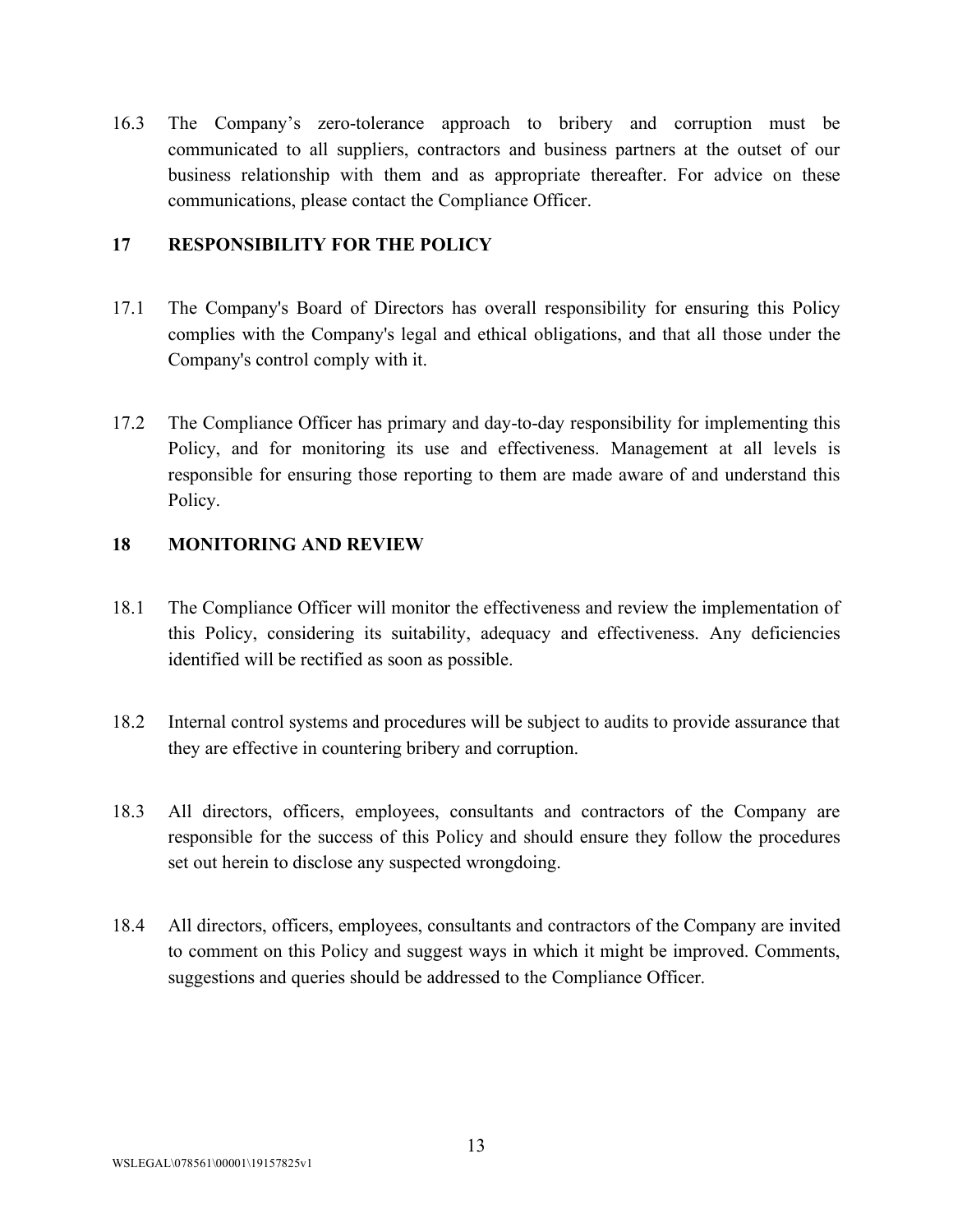#### **19 CONSEQUENCES OF NON-COMPLIANCE WITH THE POLICY**

19.1 Failure to comply with this Policy may result in severe consequences, which could include internal disciplinary action or termination of employment or consulting arrangements without notice. Violation of this Policy may also constitute a criminal offence. If it appears in the opinion of the Board that any director, officer, employee, consultant or contractor of the Company may have violated such laws, then the Company may refer the matter to the appropriate regulatory authorities, which could lead to civil or criminal penalties for the Company and/or the responsible person.

# **20 PERSONAL SAFETY**

- 20.1 The Company is engaged in conducting business in places where personal safety may not be guaranteed by local officials. If you are subjected to an immediate threat to personal safety you may put your personal well-being first, even if it means that you make a payment that contravenes this Policy.
- 20.2 The details of all incidents must be reported to the Compliance Officer immediately.

#### **21 QUERIES**

21.1 If you have any questions about how this Code should be followed in a particular case, please contact the Compliance Officer or the Chief Executive Officer of the Company.

#### **22 PUBLICATION OF THE POLICY**

22.1 This Policy will be posted on the Company's website.

# **23 ACKNOWLEDGEMENT**

I (print name) acknowledge that I have read, understood and agreed to comply with the Anti-Bribery & Anti-Corruption Policy. I have not violated the provisions of this Policy and am not aware of any violations of the Policy as of the date hereof.

Signature: \_\_\_\_\_\_\_\_\_\_\_\_\_\_\_\_\_\_\_\_\_\_\_\_ Date: \_\_\_\_\_\_\_\_\_\_\_\_\_\_\_\_\_

| Date: |
|-------|
|-------|